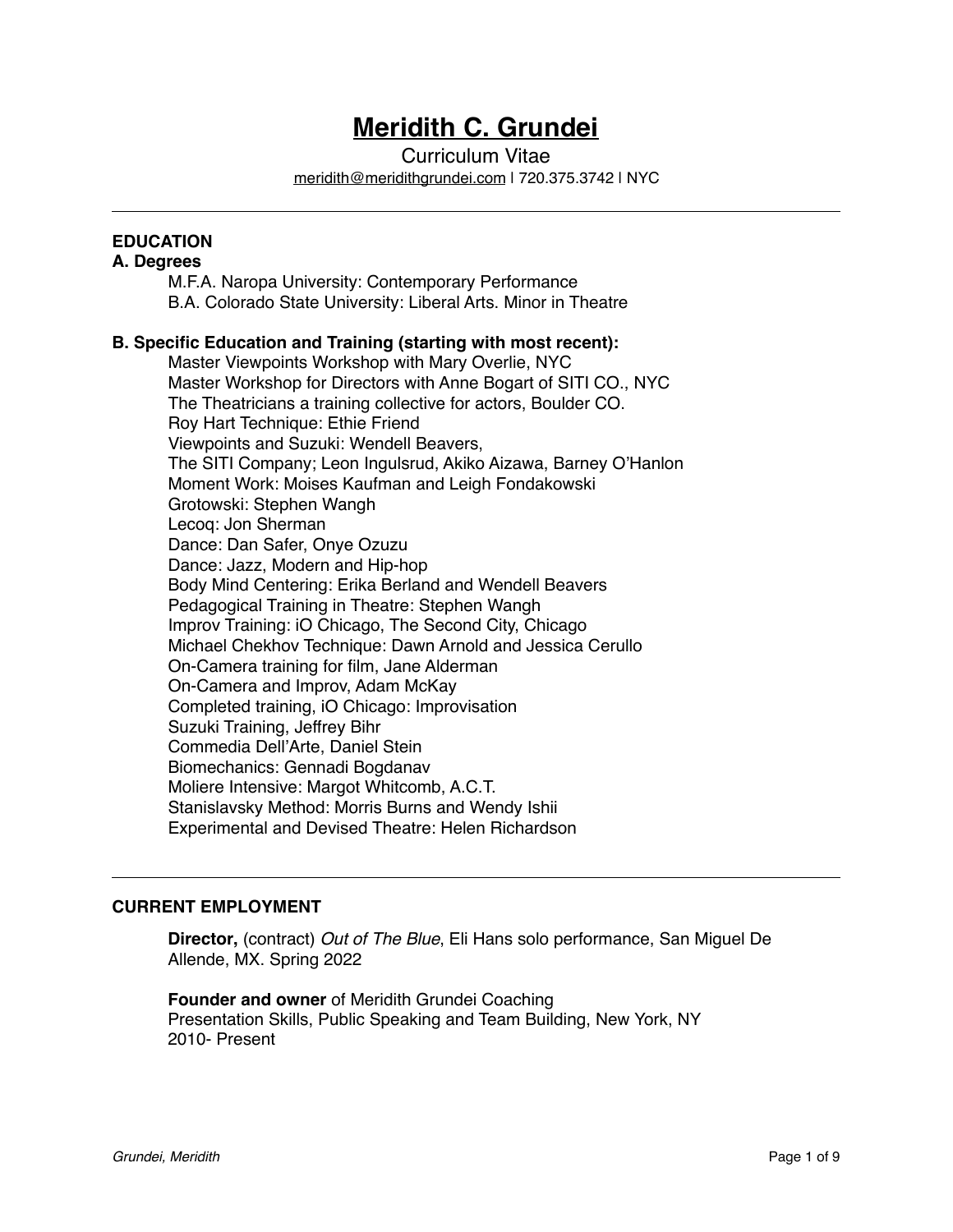**The Peoples Improv Theater** (The PIT) Current faculty. Improv classes for various levels with a focus on scene work and character. New York City, NY

#### **AWARDS AND GRANTS**

SDCF Observership Class of 2019/20, NYC

Recipient of the 2017 True West Award, Denver CO

Denver Henry Nomination for: Outstanding Direction of a Musical for Beowulf: A Thousand Years of Baggage, The Catamounts Boulder CO

Recognized as top 100 Colorado Creatives by the Westword, February 16, 2017, Denver, CO.

Nominated for Best Actress in a Comedy as Messenger #3, Messenger #1 (Jackson) by 2012 True West Awards, The Catamounts, Boulder CO

Best Actress in a Drama as Mel in God's Ear (Schwartz) by the Boulder Daily Camera, 2011.

Nominated for Best Actress in a Comedy as Leslie in The House of Yes (MacCleod) by Boulder Daily Camera, 2008

Awarded \$1000.00 from Boulder County Arts Alliance to attend the 2013 Americans for the Arts Conference in Pittsburgh PA

## **PROFESSIONAL APPOINTMENTS**

#### **A. Artistic and Teaching (starting with most recent):**

Actor, *Banished/* staged reading with Co-Lab Arts, NJ Actor, *Animal Farm*/ staged reading with Fellowship of the Performing Arts, NYC Guest collaborator, *Casa Cushman*/ play in development with Leigh Fondakowski, NYC Guest Artist, The Improv People, San Miguel De Allende, MX Guest Improv Teacher, Florida State University: *No Bears Allowed* Tallahassee, FL Presentation skills coach and team facilitator for Red Ball Speaks, LLC Associate Company Member, LOCAL Theatre Co., Boulder CO Resident Actor and Director, The Catamounts, Boulder CO Guest Artist, Naropa University M.F.A., Boulder CO Guest Artist, The Omega Institute, Upstate NY Guest Artist, ConterPulse and ECHO SUITCASE, San Francisco CA Resident performer with Playback Theatre West, Boulder/Denver CO Adjunct Faculty, Naropa University B.A., Boulder CO Teaching Artist, Creative Spaces, University of Northern Colorado Visiting Teaching Artist, The Denver Center and The Second City, Denver CO Improv Coach, Colorado State University: *Clown Box Comedy* Teaching Artist, The Arvada Center, Arvada CO Associate Faculty, The Second City Training Center, Chicago, IL Team facilitator and creative coach, Center for Executive Presence, Chicago IL Resident Acting Teacher, Prologue Theatre Company, Chicago IL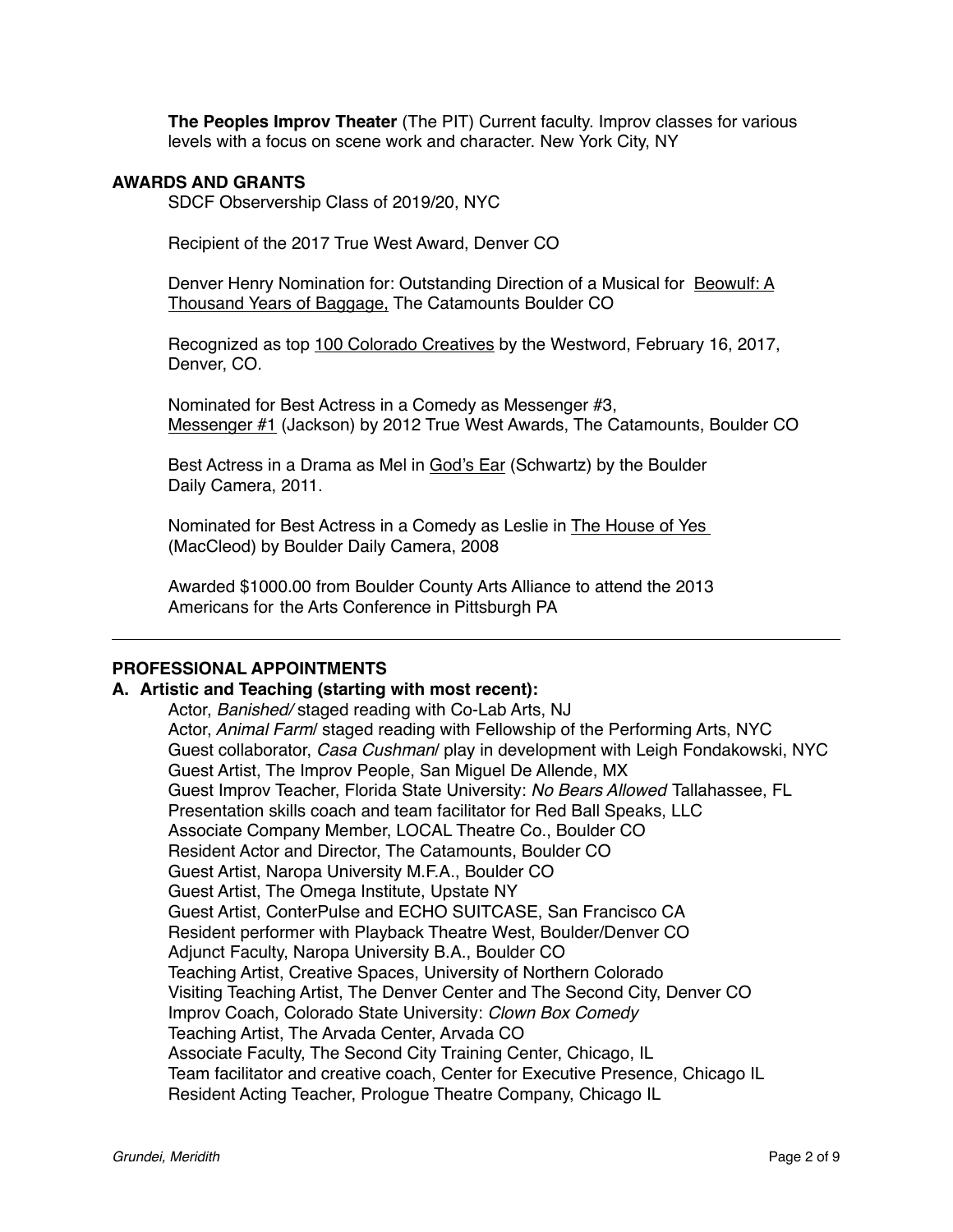Resident Acting Teacher, Live Bait Theatre Company, Chicago IL Teaching Artist, San Francisco Shakespeare Festival, San Francisco CA Resident Teaching Artist, Leap Arts in Education, San Francisco CA Resident Teaching Artist, MARSH Theatre, San Francisco CA

#### **B. Unions and Affiliations**

Actor's Equity Association: Member Screen Actor's Guild: Eligible Stage Directors and Choreographers Society: Associate Member StaterArts Member

#### **CREATIVE WORK**

## **A. Direction, Devised Work: professional**

Words Unspoken (Marie, Bristoll): New York Music Festival staged reading NYMF fellow, January 2020 NYC

The Father Project (Grundei): A work in progress staged reading 52nd St. Project, NYC

Bite-Size, An evening of microtheatre (various): Off-Center at The Denver Center for the Performing Arts

MOVE (ensemble created): Naropa University, M.F.A. in Contemporary Performance, 1st Year Class, Boulder CO

Under Construction (Mee): Naropa University, M.F.A. in Contemporary Performance, 2nd Year class, Boulder CO

BEOWULF: A Thousand Years of Baggage (Craig, Malloy): regional premiere, The Catamounts, Boulder CO

FUTURA (Harrison): regional premiere, The Catamounts, Boulder CO

There is A Happiness That Morning Is (Maher): regional premiere, The Catamounts, Boulder CO

A Christmas Carol (Barlow): co-director with Len Matheo regional premiere, Miners Alley Playhouse, Golden CO

Moulin Scrooge (Gwinn): Co- produced by The Band of Toughs and WreckingBall Theater Lab, Boulder CO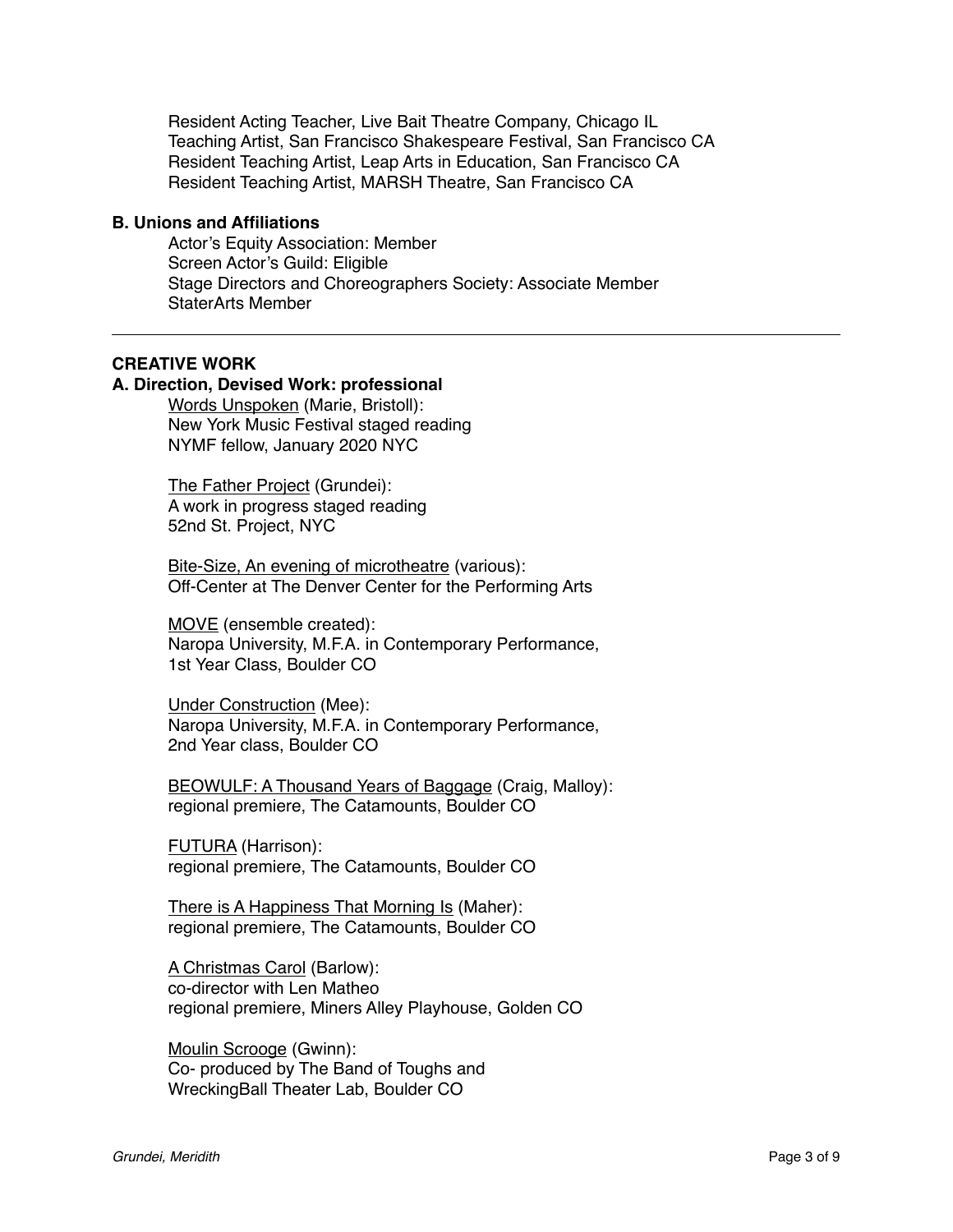Moulin Scrooge (Gwinn): production previously seen in 2012 and now mounted for The Bug Theatre in Denver CO. Co- produced by The Band of Toughs and The Catamounts

One Act: A Fully Improvised One Act Play: production previously seen at the 2012 Boulder International Fringe Festival 9 mo. season at The Dairy Arts Center, Boulder CO Chicago Improv Festival, Chicago IL

Normal Heights (Grundei, Walker): world premiere, performances: International Boulder Fringe Festival, Brighton England Fringe Festival, City of Lafayette, Gay and Lesbian Alliance Choruses, Out Boulder, University of Redlands and CU Boulder

One Act: A fully improvised one act play: 2012 Boulder International Fringe Festival

Escanaba in da Moonlight (Daniels) The Evergreen Players, Evergreen CO

Paul Sill's Story Theatre (Sills): The Evergreen Players, Evergreen CO

365 Plays/365 Days (Parks) July 30-August 5: Bas Bleu Theatre Company, Fort Collins CO

## **B. Acting and Ensemble Performance: professional**

Memory Home (Zoe Lasden-Lyman): Workshop in residency at HB Studio, NYC Role: Nurse

SWEAT, Improv on Bikes: Off-Center at The Denver Center for the Performing Arts

On the U.S.S. Fortitude (Carlson): Motherhood Out Loud, Stories on Stage, Denver CO

The Taming of The Shrew (Shakespeare): Colorado Shakespeare Festival Role: Curtis/Understudy Kate

Sweet & Lucky (Morris and co-created with cast): world premiere, The Denver Center for the Performing Arts and Third Rail Projects co-production workshop: the Colorado New Play Summit. Role: "Grandma" and ensemble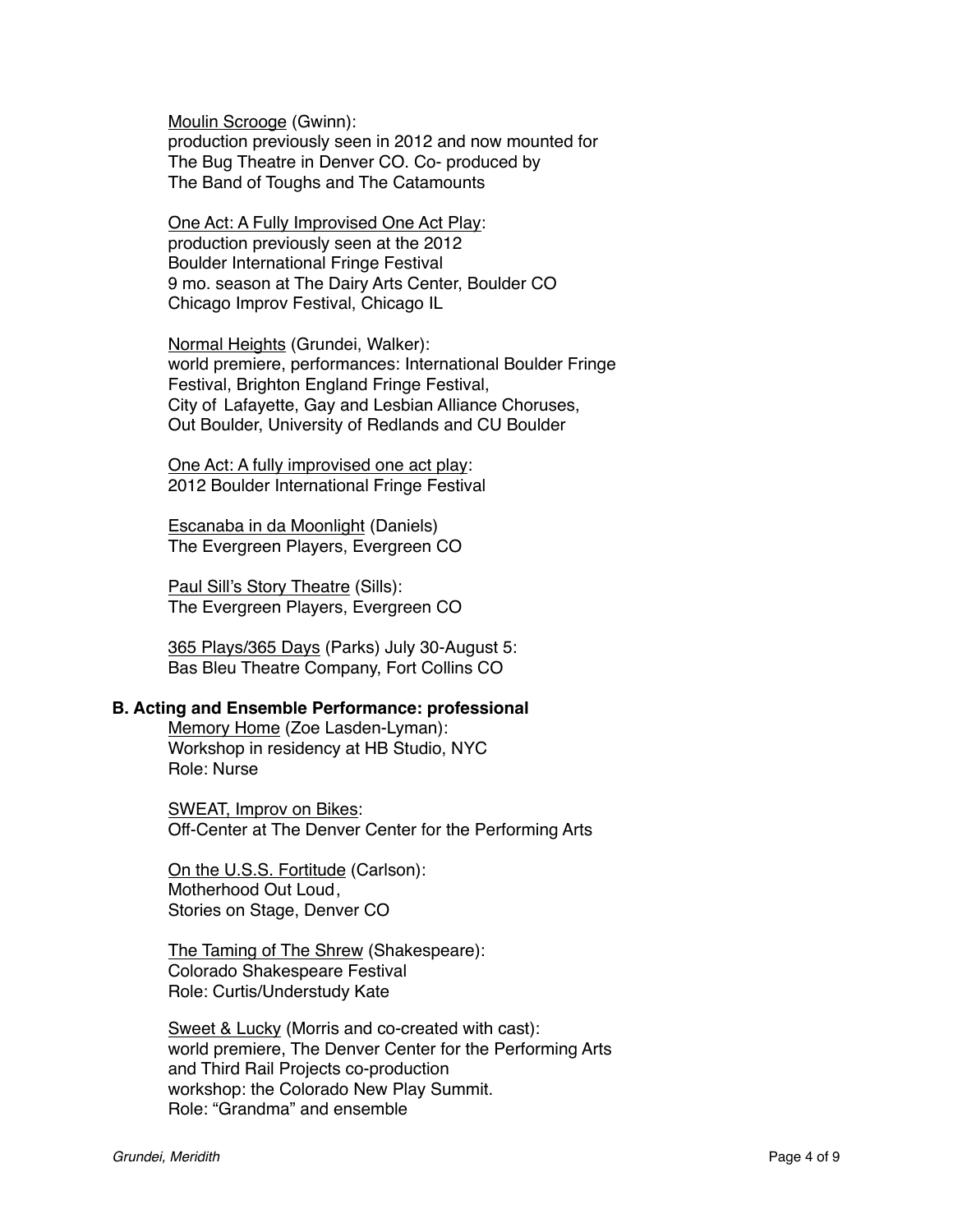FRANKENSTEIN (Dear):

director,*Tony and Olivier nominee:* Sam Buntrock U.S. premier, The Denver Center for the Performing Arts Role: servant, ensemble, understudy for Elizabeth

Spirits to Enforce (Maher): regional premiere, The Catamounts, Boulder CO Role: Ariel

FAITH (McLindon): world premiere, LOCAL Theatre Company, Boulder CO Role: Theresa

Mr. Burns, A post Electric Play (Washburn): regional premiere, The Catamounts, Boulder CO Role: Susanna, Lisa, Marge

Failure, A Love Story (Dawkins): regional premiere, The Catamounts, Boulder CO Role: Jenny June

Messenger #1 (Jackson): regional premiere, The Catamounts, Boulder CO Role: Messenger #3

The Three Faces of Dr. Crippen (Schwartz): regional premiere, The Catamounts at Buntport Theatre in Denver CO Role: Cora

God's Ear (Schwartz): regional premiere, The Catamounts, Boulder CO Role: Mel

Mr. Spacky: The Man Who Was Continuously Followed by Wolves (Schwartz): regional premiere, The Catamounts, Boulder CO Role: Edwina

Songs of Meat and Cake: world premiere, square product theatre, Boulder CO Role: Ms. Bacon

Good Girls Don't, But I Do (Bruemmer-Holden): square product theatre in co-production with WreckingBall Theater Lab, Denver CO Role: Ensemble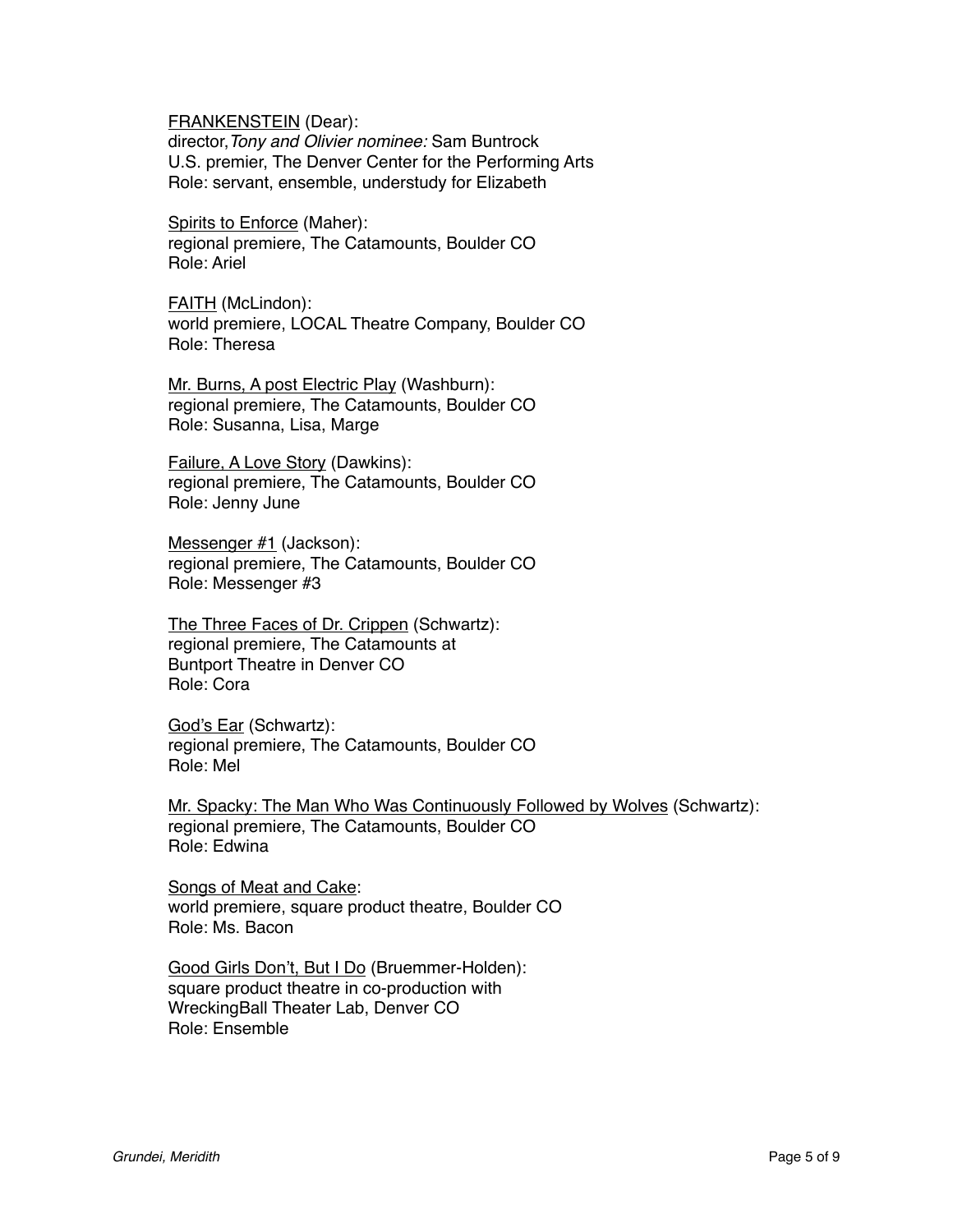Sixteen Wounded (Kraiem): regional premiere, Evergreen Players, Evergreen CO Role: Nora

The House of Yes (MacCleod): square product theatre, Boulder CO Role: Lesley

Abound (Sherman): world premiere, The Chopin Theatre Chicago IL Sprung Movement Theatre, director Jon Sherman Role: ensemble

Wireless I & II: world premiere, Strawdog Theatre Company, Chicago IL Role: Marcey Wade

Moulin Scrooge (Gwinn): world premiere, iO Theatre, Chicago IL Role: Ghost, Cabaret girl, Stage Manager

Air Tact Light (Scott): world premiere, PAC Edge, Chicago IL Role: various

The Dark Eyed Strangers: sketch comedy group, performances: Donny Sky Box @The Second City, Chicago Sketch Fest and various other locations

Airland (Scott): world premiere, performance for the Rhino Festival, Chicago IL Role: Mary

Variety of shows with iO Chicago house teams (improvisation): Miss Texas, Concept Album, Shuttle Cock

Better Days (Chadsey): director Kent Nicholson, world premiere, The Exit Theatre, San Francisco, CA Role: Pearl/Peggy

The Misanthrope (Moliere, Congdon adaptation): director, Carey Perloff The American Conservatory Theatre, San Francisco CA

Breton's Dream: world premiere for San Francisco Fringe Festival Role: Dancing ballerina, Meret Oppenheim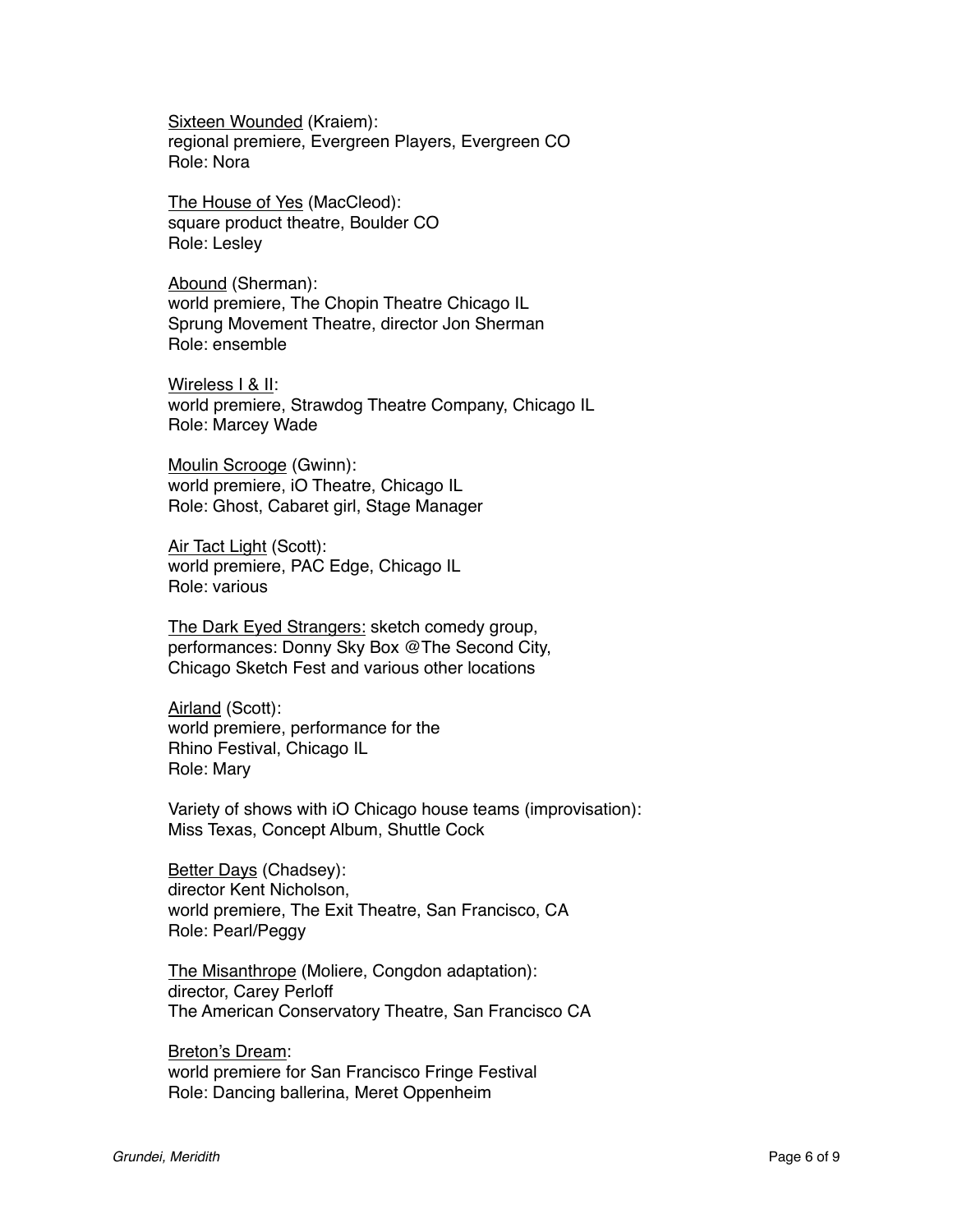Bits and Pieces of Ionesco (Ionesco, Owen adaptation): world premiere, The Exit Theatre, San Francisco CA Role: Jacquline

## **RESEARCH/WRITING**

## **A. In Process**

Ongoing research in using improvisational and immersive theatre forms to devise work using source material, story structure, moment work and the viewpoints. The research has resulted in several workshops utilizing the tools of the stage to develop work. Through the above methodologies of theatre I have been investigating the intersection of individual stories, identity and cultural perception:

## NOTHING FURTHER.*On-going*

is a work in progress focusing on perception and performance identity. My focus on source material is inspired by the life of my deceased father, veterans of war and sexual identity. **Public work-in-progress showing on September 26, 2019**

#### **B. Previous**

Bite-Size, An Evening of Microtheatre 2018; One Act: A fully improvised play 2012; SWEAT: improv on bikes, 2013; Normal Heights 2013.

Bite-Size, An Evening of Micro Theater (Creator/Director) Off-Center at The Denver Center Theater Company: creator and director in a sight specific, micro-theatre experience. This was a proposal I submitted to the Denver Center in the Spring of 2017. It was a series of 15 minute plays written by local playwrights inspired by The BookBar. A sight-specific local business in Denver where the event happened.

One Act (Creator/ Director) was a fully improvised one act play with 9 actors. Using the structure of a story, movement and live accompaniment. This show was a success at the Boulder International Fringe Festival and went on to performing a 9 month season at The Dairy Arts Center in Boulder, CO.

SWEAT, Improv on bikes (Actor) was a piece I pitched to The Denver Center for the Performing Arts and their Off-Center program. Myself, another actor and a musician on a tricked-out musical bike performed a 60min. structured improvisational show on bikes with projections and limited audience participation.

Normal Heights (Creator/ Director)is a musical about a gay man growing up in the 50's and 60's. Inspired by one man's journal this piece was developed using movement, song and improvisation. Myself, the actor and the composer used moment work as a structure for creating work. This piece was a success with rave reviews for The Boulder International Fringe Festival, The Brighton Fringe Festival in England, University of Redlands and The University of Colorado, Boulder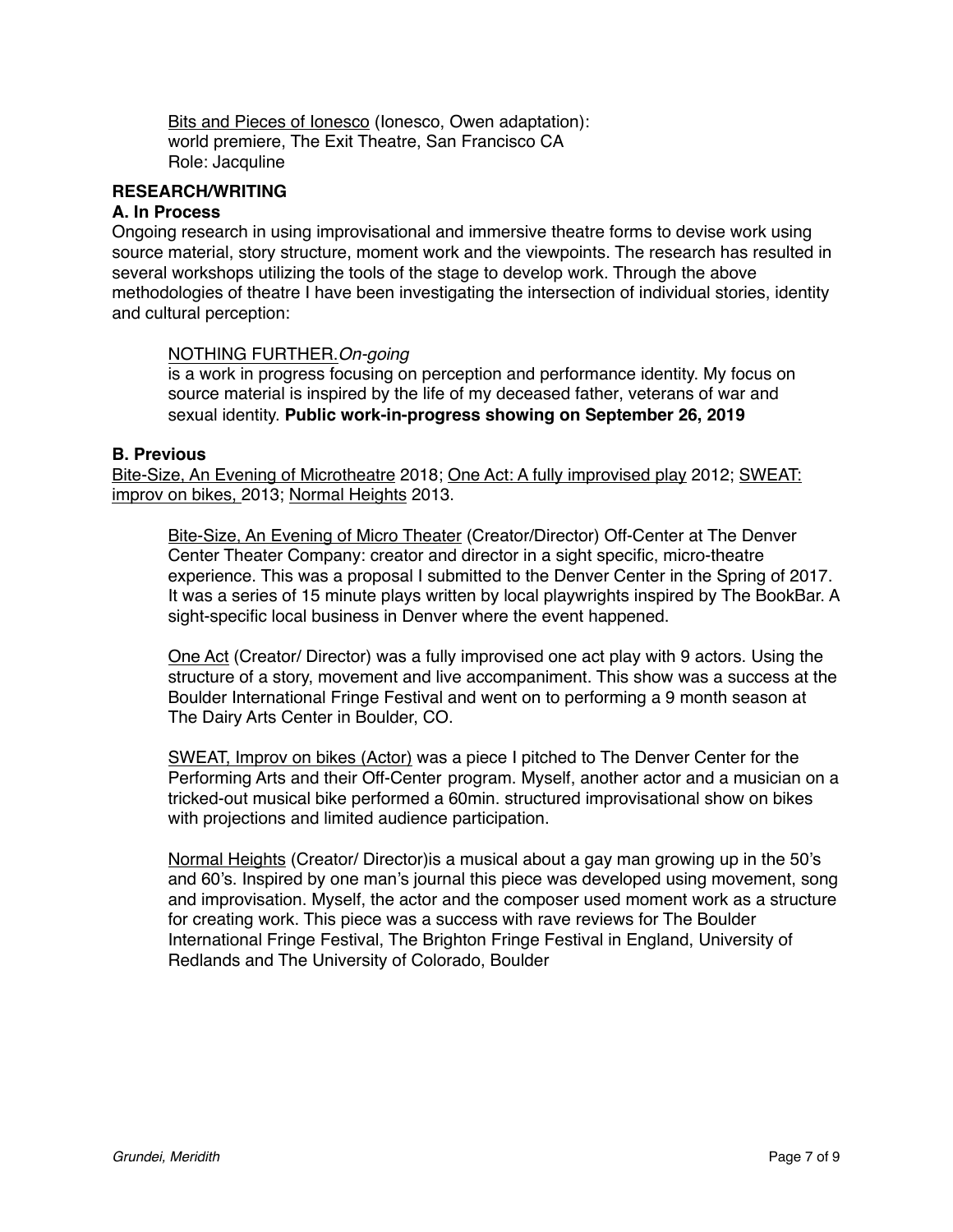## **SERVICE**

## **A. Professional**

NYC Regional Coordinator and Founder: StateraArts Mentorship Program Presenter, StaterArts Conference, Milwaukee, WI, 2018 Actor, Local Theatre Lab's New Play Festival Student Mentor, Naropa University Presenter, STATERA Conference, Denver CO, 2016 Actor, Local Theatre Lab's New Play Festival Actor, Denver Stories: Curious Theatre Company Actor, Local Theatre Lab's New Play Festival Actor, Denver Stories: Curious Theatre Company Performer, Balls A Holiday Spectacular, Fundraiser Company member, Playback Theatre West Director, Curious New Voices, Curious Theatre Company Presenter, University/Resident Theatre Association Playwright competition w/ Dean Goodman, San Francisco: Judge

## **B. Community**

| 2017       | Teacher for Lafayette Peer Empowerment Program      |
|------------|-----------------------------------------------------|
| 2016       | Mentor, MADE Life accelerator program, Boulder CO   |
| 2016       | Teacher, Lafayette Youth Services career program    |
| 2015       | Presenter, Ignite Denver                            |
| 2013       | Adjudicator, The Next Denver Improv Star            |
| 2011-2012  | Board Member, Lafayette Arts Commission             |
| 2011, 2013 | Teacher, and adjudicator for Jeffco Improv Festival |
| 2002       | Volunteer, Somalian refugees, Chicago IL            |

## **TEACHING**

#### **A. Meridith Grundei Coaching**

| 2010-ongoing: |                                         | <b>Lead facilitator</b> for 50+ workshops in creative team<br>collaboration, global. Clients include: CU LEEDS School of<br>Business, Hayes Lemmerz (global), Johnson & Johnson,<br>DePuy, SurveyGizmo, CEAVCO. Mercer and many others. |
|---------------|-----------------------------------------|-----------------------------------------------------------------------------------------------------------------------------------------------------------------------------------------------------------------------------------------|
|               | <b>B. Naropa University, Boulder CO</b> |                                                                                                                                                                                                                                         |
| 2018/19       | Fall:                                   | Guest Director, MOVE, an evening of unique theatre<br>(devised) M.F.A. 1st year fall performance.                                                                                                                                       |
|               | Fall:                                   | <b>Guest Professor, The Business of Acting M.F.A. in</b><br>Contemporary Performance.                                                                                                                                                   |
| 2017/18       | Fall:                                   | <b>Guest Director, Under Construction (Mee) M.F.A. 2nd</b><br>year fall performance.                                                                                                                                                    |
|               | Fall/Spring:                            | <b>Guest Professor, The Business of Acting M.F.A. in</b><br>Contemporary Performance.                                                                                                                                                   |
| 2015          | Fall:                                   | <b>Guest Artist, Long form improvisation basics -working with</b><br>Stephen Wangh leading to final, devised M.F.A.<br>performance.                                                                                                     |